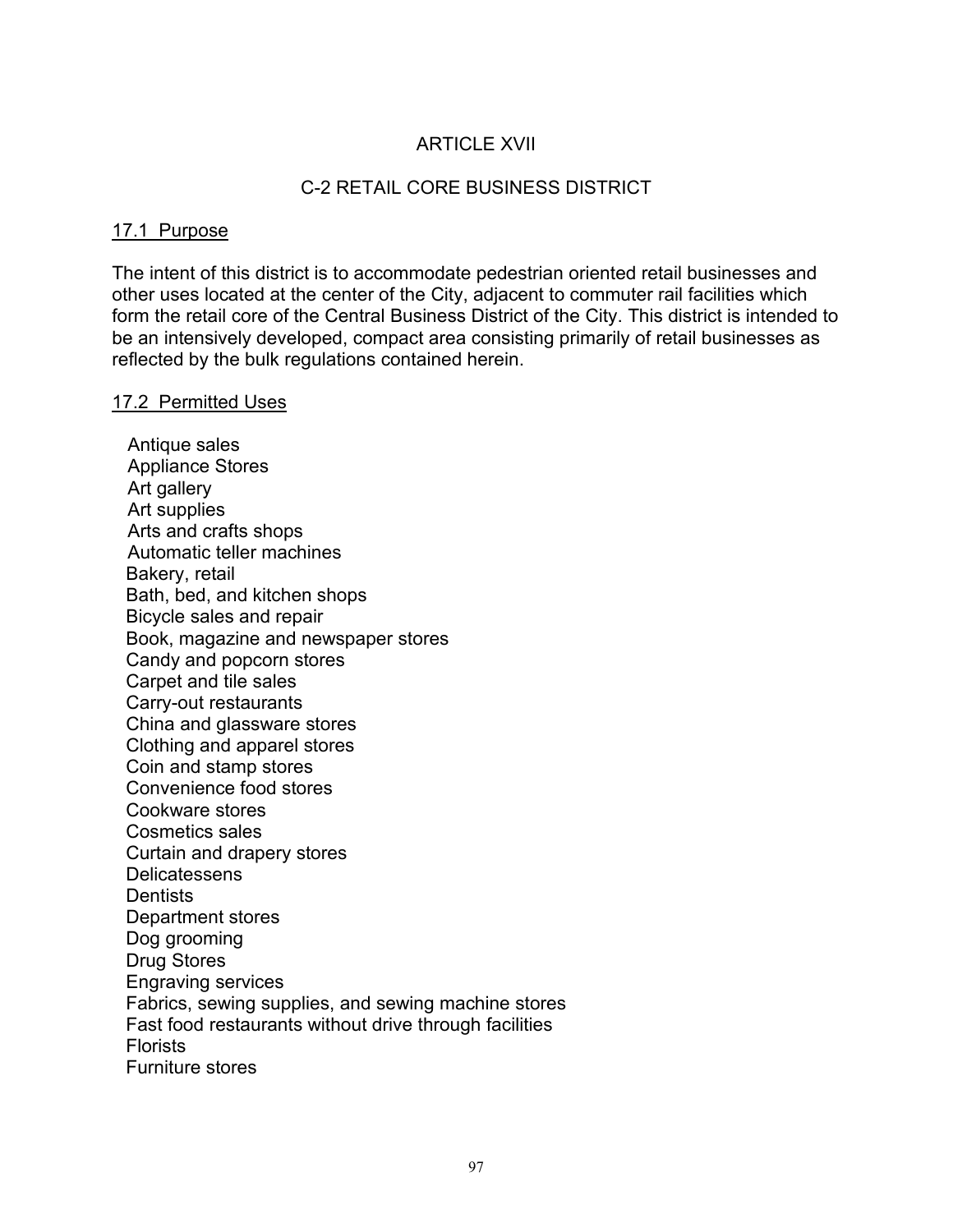Gift and card stores Gourmet foods Grocery stores Hair Stylists Hardware stores Hobby shops Ice cream parlors Interior decorators Jewelry stores Leather goods and luggage stores Meat markets Movie theaters **Museums** Musical instrument sales and service Office supplies, business machine sales, and computer sales Opticians and optometrists Paint, glass, and wallpaper stores Performing Arts Theaters Pet shops Picture framing Photographic studios Photographic supplies and cameras Post office and parcel services Printing, copying, and blueprint services, retail Record, tape, and video tape sales and rental **Restaurants** Shoe repair shops Shoe stores Sporting goods stores Tailors and dressmakers Tea rooms Tobacco and pipe shops Toy stores Variety stores

Other uses which are of the same general character as the above permitted uses, as determined by the Director of Planning & Economic Development, but specifically excluding those uses which are first permitted in the C-3 and C-4 zoning districts.

#### 17.3 Permitted Uses - Other Than Main Floor

 Business and professional offices Dwelling units Health clubs Meeting halls Radio, TV, and recording studios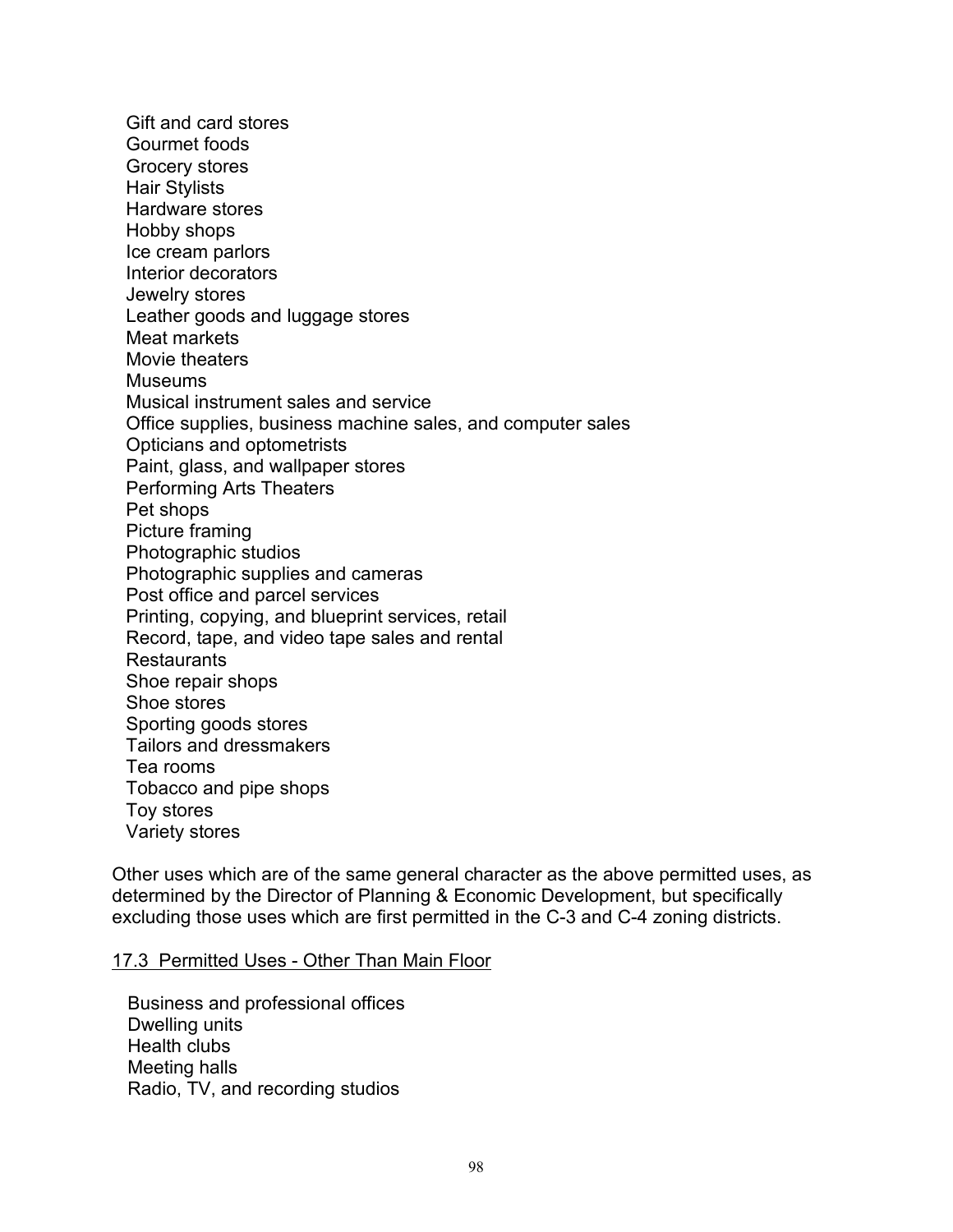## 17.4 Special Use Permit Required

A special use permit is required for any of the following uses:

 Parking lots and parking garages, as the principal use of a lot Governmental buildings and uses Any use of the main floor of a building for any uses listed in Section 17.3, above Virtual Reality Gaming Arcade Banquet Facility

17.5 Standards The following standards apply to all property located in the C-2 zoning district in addition to the general standards contained in Article III:

- A. All business shall be primarily of retail character, selling or performing services directly to the public. Wholesaling or jobbing shall be permitted only where retailing is the primary use of the premises.
- B. The manufacture, assembly, processing, or packaging of goods shall be permitted only when incidental to a permitted use. All goods produced on the premises shall be sold at retail on the premises.
- C. Outdoor Storage General. All business, servicing, storage and display of goods shall be conducted within completely enclosed buildings. The following activities and uses are exempt from this requirement:

 Accessory off-street parking and loading Outdoor seating provided by a restaurant Temporary outdoor storage as permitted in Article 24.12

- D. Exterior lighting fixtures shall be designed or shaded so as to avoid casting direct light or glare toward surrounding properties or streets and to direct illumination downward.
- E. Accessory off-street parking is not required. If voluntarily provided, off-street parking facilities shall comply with all the requirements of this ordinance, except the number of required spaces.
- F. Site plan and architectural approval is required for all new structures, and parking lots.
- G. Downtown design review in accordance with Section 5.12 shall be required for all uses except single family dwellings located within the Downtown Design Review Overlay District.
- H. Exterior masonry construction requirement: All exterior walls of non-residential buildings constructed in this zoning district shall be constructed of one hundred percent (100%) masonry materials, exclusive of windows, doors, roofs, cornices, or